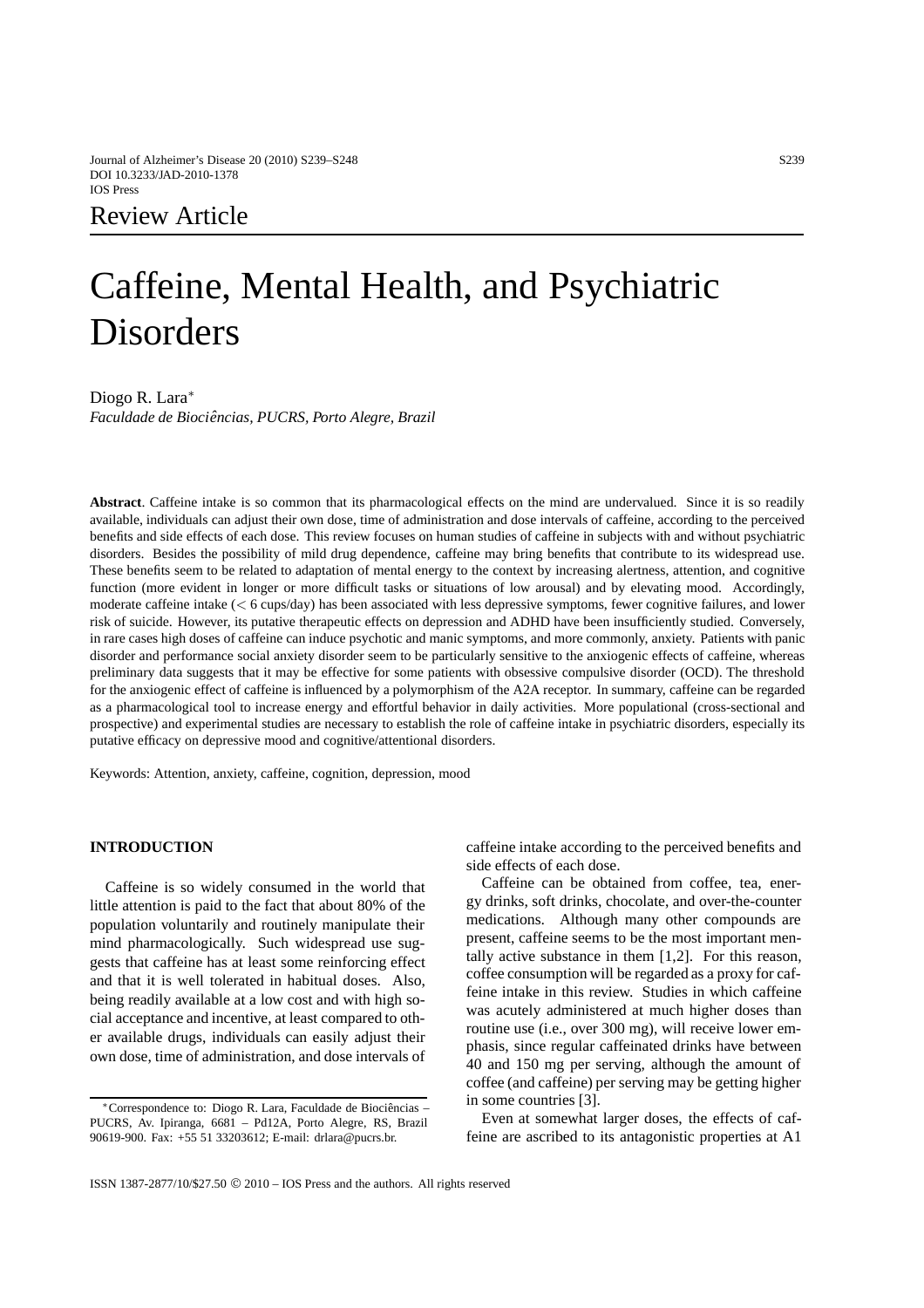and A2A adenosine receptors [4,5]. However, both A1 and A2A receptors interact with other neurotransmitters and proteins. Of particular relevance for this review, antagonism of A2A receptors increases neurotransmission through dopamine D2 receptors, and antagonism of A1 receptors interacts with D1 receptors and regulates the release of neurotransmitters such as dopamine, glutamate, and acetylcholine [4,5].

The objective of this article is to review the effects of caffeine on mood, cognition, and behavior of normal volunteers and in patients with different psychiatric disorders. This was not a systematic review and articles published in the last 10 years were emphasized. The role of adenosine in psychiatric disorders and the effects of specific adenosine antagonists will not be the focus of this review and can be found elsewhere [6, 7]. As a warning note, psychiatric disorders have not been validated as distinct or categorical disorders, i.e. they are often "comorbid", can be regarded as the extreme of dimensional features, and may share genetic and environmental risk factors [8]. This scenario arises from a diagnostic strategy based exclusively on symptoms, the lack of specific diagnostic markers, and a fragmented view of the mind that disregards the close interactions between personality, mood, behavior, and cognition. However, categorical concepts of such disorders as in ICD10 and DSM-IV are adopted in practice and in the scientific literature, so both dimensional and categorical approaches will be considered in this review.

# **GENERAL PSYCHOTROPIC EFFECTS OF CAFFEINE**

Caffeine has "mental activating" properties, increasing alertness and energy and reducing sleepiness and fatigue (for reviews see [1,4,9]). These effects contribute to increased performance in some contexts, being particularly apparent in situations of low alertness, such as early morning, sleep deprivation, and when sustained performance is demanded.

At higher doses, especially in sensitive individuals, caffeine can induce symptoms of a condition called "caffeinism" such as anxiety,restlessness, nervousness, dysphoria, insomnia, excitement, psychomotor agitation, and rambling flow of thought and speech [10,11], mimicking a clinical picture known as mixed mood state. On the other hand, caffeine withdrawal may cause headache, fatigue or drowsiness, anxiety, and depressive symptoms that peak 1–2 days after cessation

of intake and may persist for a week [12,13]. Some individuals show clear caffeine dependence as evidenced by withdrawal symptoms, persistent desire or unsuccessful efforts to cut down or control use, and tolerance [14]. Abstinence is accompanied by increased cerebral blood velocity and increased EEG theta and decreased beta 2 power [15]. Thus, caffeine has mild to moderate reinforcing effects and has a "therapeutic window" of psychostimulant properties that may bring about some benefit. In contrast to other drugs with dependence potential, caffeine is clearly devoid of important negative consequences on health, performance, and social adjustment [16,17]. Specifically for mental health, in the general population caffeine intake was moderately associated with risk for a wide range of psychiatric and substance use disorders, but not as a causal factor [17]. Familial factors, likely in part genetic, seem to predispose to both caffeine intake and the risk for psychiatric disorders.

Of note, positive effects of caffeine are highlighted when the study design favors the reversal of short term withdrawal, which has not been consistently controlled for in many studies [18]. Some studies with low doses of caffeine (50–100 mg) suggest that most effects are due to withdrawal reversion in regular users [19,20]. However, other studies in volunteers without caffeine withdrawal, either by long term abstinence or ongoing caffeine use, showed significant effects of caffeine on performance, alertness, and mood [21–23]. Moreover, a recent study [24] found that in light, nondependent caffeine users (mean 116 mg/week) caffeine produced increased energy, vigour, and arousal and less fatigue at 150 mg, but not 50 mg. Anxiety increased with 450 mg but not with 150 mg or 50 mg. Caffeine also failed to produce reinforcing effects of "liking" and "wanting more" at any dose, contrary to *d*-amphetamine.

The effects of caffeine have mostly been studied using a single large dose, which contrasts with repeated use of smaller doses over a longer time period. However, Brice and Smith [25,26] found that the improved mood and enhanced performance after a single dose of 200 mg were also present with four doses of 65 mg given at hourly intervals.

#### **SPECIFIC EFFECTS OF CAFFEINE**

#### *Mood and mood disorders*

Healthy and pathological mood involve internalized symptoms such as sadness, anhedonia, apathy, and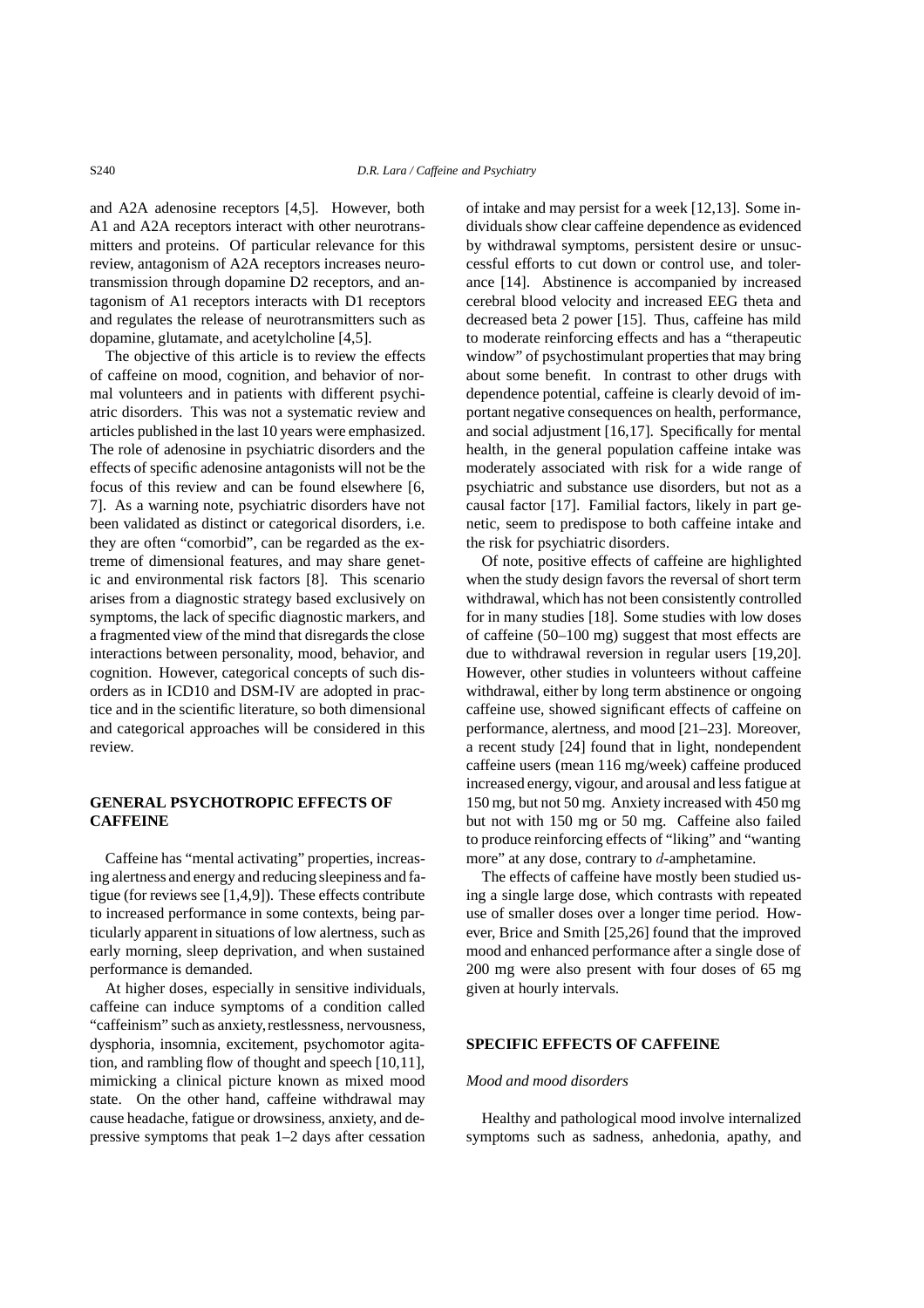anxiety as well as externalized manifestations such as overactivity, euphoria, irritability, and high pleasureoriented behavior. Overall, caffeine has been shown both to induce mood changes, particularly at higher doses, and to protect from mood symptoms at moderate doses.

Caffeine has been classically regarded as an inducer of anxiety at higher doses, typically over 300 mg [10, 24,27,28], but the consumption of caffeine is poorly correlated with anxiety or anxiety traits [17,29,30]. Besides dosage, the anxiogenic effect of caffeine is influenced by individual factors, such as preference for caffeine, presence of some anxiety disorders, and genetic background.

Regarding preference, individuals who prefer caffeine pills over placebo tend to report stimulant and "positive" mood effects of caffeine, whereas those that choose placebo tend to ascribe aversive effects after caffeine (increased anxiety and dysphoria) [31]. Similarly, caffeine only had significant reinforcing, mood, and psychomotor performance effects in caffeine consumers, although caffeine increased self-rated alertness of both caffeine consumers and non-consumers [32]. Haskell et al. [33] found that caffeine tended to benefit consumers' mood more, while improving performance more in non-consumers. Doses of 50–100 mg of caffeine are usually sufficient to induce mood effects and in some individuals the effect of 20–30 mg is still clearly noticeable [34].

The presence of specific anxiety disorders influences the perceived effects of caffeine. Earlier studies have found higher sensitivity to anxiogenic effects of high dose caffeine (typically higher than 400 mg) in patients with panic disorder [35,36], generalized anxiety disorder [37], and to a lesser extent in depressed patients [38]. More recent studies extended these findings to patients with performance social anxiety disorder, but not generalized social anxiety disorder [39], and to first degree relatives of patients with panic disorder [40]. Also, patients with panic disorder who develop caffeine-induced panic attacks have significantly higher non-specific general psychopathology [41]. In contrast, a recent randomized controlled trial showed that caffeine led to clinical response in 7 out of 12 patients with treatment-resistant obsessive compulsive disorder (OCD) and a 55% reduction of symptom score in these responders, which was comparable to *d*-amphetamine [42]. It should be noted that OCD, although classified as an anxiety disorder, is more related to control of thought and behavior than to fear and worry, as other anxiety disorders.

The genetic basis for the anxiogenic effects of caffeine has been investigated. Individuals with the 1976T/T genotypes for A2A adenosine receptors reported greater increases in anxiety after caffeine administration than the other genotypic groups [43,44]. This genotype (also referred to as 1083 C*>*T) was associated with less caffeine intake [45] as well as with blood-injury phobia [46] and panic disorder in western population [47,48], but not in Asians [49,50].

Thus, vulnerability to marked anxiogenic effects of caffeine seems to be restricted to some individuals with at least a predisposition for specific anxiety disorders, and is influenced by genetic and ethnic factors and higher levels of psychopathology.

Conversely, caffeine intake at low doses can also reduce anxiety and elevate mood in humans [33,51–54]. Caffeine cessation over a couple of days may increase anxiety and depression scores in about 10% of volunteers with a moderate daily intake (mean 235 mg per day), and lead to headache in about 50% of volunteers [55]. Also, in one of the few population studies on regular caffeine intake, Smith [56] has shown that consumption of caffeine, even at low doses, was associated with a reduced risk of depression ( $OR = 0.32$ , CI 0.2–0.5; OR = 0.18, CI 0.1–0.3 and OR = 0.12, CI 0.1–0.2 for 1–140 mg/day, 141–260 mg/day and *>* 260 mg/day, respectively, compared to those with no caffeine intake). This study was conducted in a nonworking population, which may have higher baseline levels of depression, probably making it easier to identify this effect compared to a working population.

Regarding suicide, uses of coffee and tea were associated with a lower risk at higher intake (relative risk per cup of coffee per day  $= 0.87, 95\%$  confidence interval  $= 0.77$  to 0.98) [16]. Also, a significant inverse association was reported between moderate coffee drinking (2–6 cups/day) and the risk of suicide [57]. However, another study suggests that caffeine has a Jshaped relationship with suicide [58]: a similar trend was found for lower suicide rates at low and moderate doses but suicide was significantly increased in those who take 8 or more cups of coffee/day. This pattern is mimicked by the dose – response trend to improved performance in those who take around 400 mg caffeine per day regularly.

Adenosine has been hypothesized to mediate the rapid onset antidepressant effects of sleep deprivation [59]. If this were the case, caffeine may be deleterious to depressed patients undergoing such treatment. However, caffeine (150 mg three times overnight) failed to affect mood improvement in the next day of sleep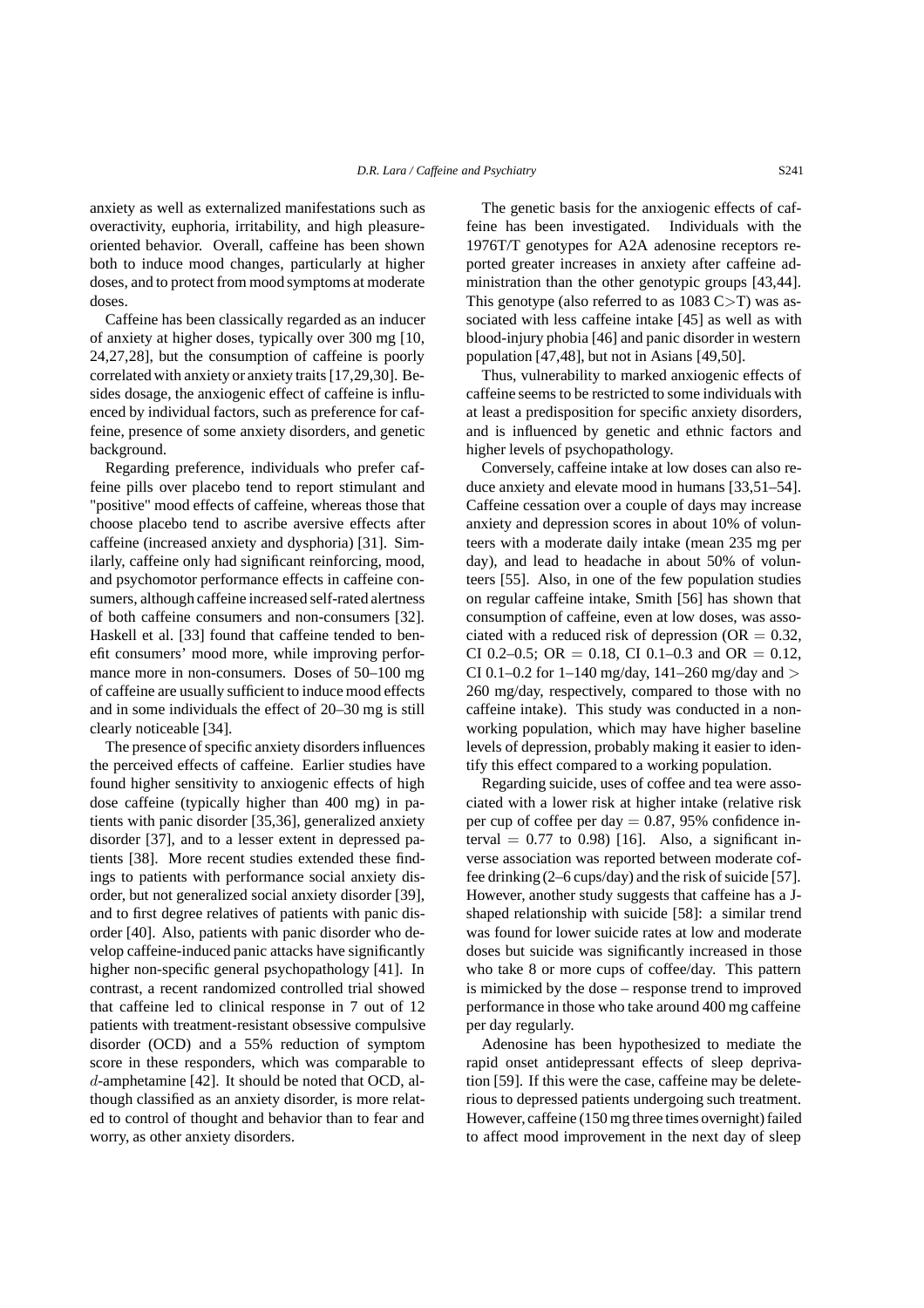deprivation [60]. The only observed effect was lack of decreased energy during sleep deprivation, suggesting that adenosine is not involved in the therapeutic antidepressant effects of caffeine,and that caffeine intake may make it easier for patients to undergo the procedure of depriving from sleep.

A few case reports have also suggested that caffeine can induce mania [61] and that excessive caffeine intake may hamper the recovery of patients with bipolar disorder or manic-type mood episodes [62–64]. These observations are in line with both its psychostimulant and antidepressant effects. Of relevance for mania, caffeine can increase elation in healthy volunteers at 250 mg and irritability at higher doses (500 mg) [65]. Moreover, high coffee intake was associated with suicidal behavior in patients with bipolar disorder, although causality cannot be established with the transversal design of this study [66] and the lack of genetic control, as performed by Kendler et al. [17]. Expert opinions and guidelines for the treatment of bipolar disorder recommend discontinuation of caffeine intake as one of the first steps in the treatment of mania [67,68], although no systematic study is cited. These are important observations, but given the widespread use of caffeine by the general population and patients with psychiatric disorders, these few case reports suggest that problematic use of caffeine is quite an exception rather than the rule. Based on the data reviewed here and clinical experience, the most conservative approach is that high caffeine intake should be avoided in patients with bipolar disorder, especially during manic or mixed episodes, but complete abstinence may also be detrimental. In most patients, low to moderate intake of caffeine is probably not harmful and may play a role against depressive symptoms. However, this topic needs further study.

In summary, for mood and anxiety disorders, caffeine may have beneficial effects for depressive or low energy states, and may be detrimental for some hypersensitive patients with panic and/or performance anxiety disorder, as well as for patients with bipolar disorder. However, total abstinence is unlikely to lead to significant improvement in patients with low to moderate caffeine intake, and may be detrimental to others with predominant depressive symptomatology.

#### *Psychosis and schizophrenia*

Case reports also support the idea that caffeine may induce psychotic symptoms in some individuals without previous psychotic disorders [69–71]. However, this may result from an exacerbation of underlying paranoid traits. Also, reduction of caffeine intake has been associated with symptom improvement in some cases of patients with psychotic disorders [71– 73], and in a hospital setting with patients suffering from chronic schizophrenia [74]. However, other studies did not find significant differences when caffeine intake was restricted in patients with schizophrenia [75, 76]. Lucas et al. [77] tested patients with chronic schizophrenia with 10 mg/kg, which led to increased psychosis, thought disorder, unusual thought content, and euphoria-activation. In these patients, anxiety was not increased by caffeine, which may be particular to patients with schizophrenia, but may also be related to concurrent treatment with antipsychotics.

Despite this suspected induction or exacerbation of psychotic symptoms, some reports have shown that caffeine intake may be higher in patients with schizophrenia, or at least in a subgroup of them [75,78]. This high intake is at least partially associated with the excessive cigarette smoking often observed in these patients [79, 80]. The role of these drugs in schizophrenia remains to be elucidated. One hypothesis is that nicotine may be used as self-medication since it corrects sensory gating deficits found in schizophrenia [81]. However, the xanthines, theophylline and caffeine, were found to induce such alterations in normal volunteers [82, 83]. Other possibilities to be further studied are that caffeine may improve negative and cognitive symptoms and motor side effects of antipsychotics, which may contribute to high intake of caffeine by some patients with schizophrenia. Interestingly, subchronic treatment with caffeine attenuates cognitive deficits induced by an NMDA receptor antagonist used to model schizophrenia in rodents [84], and chronic treatment with caffeine renders rats less susceptible to motor effects of a typical antipsychotic [85].

## *Attention, impulsivity, cognitive performance, and attention deficit and hyperactivity disorder*

ADHD is a heterogeneous syndrome characterized by inattention, impulsivity, hyperactivity, motivational/effort deficit, executive dysfunction, and impaired performance that arises during childhood and usually persists, sometimes at lower levels, during adulthood [86]. This disorder involves structural and functional pathological changes in frontal-subcorticalcerebellar circuits and monoaminergic alterations [87]. The main pharmacological strategy is the use of the psychostimulants, such as methylphenidate and am-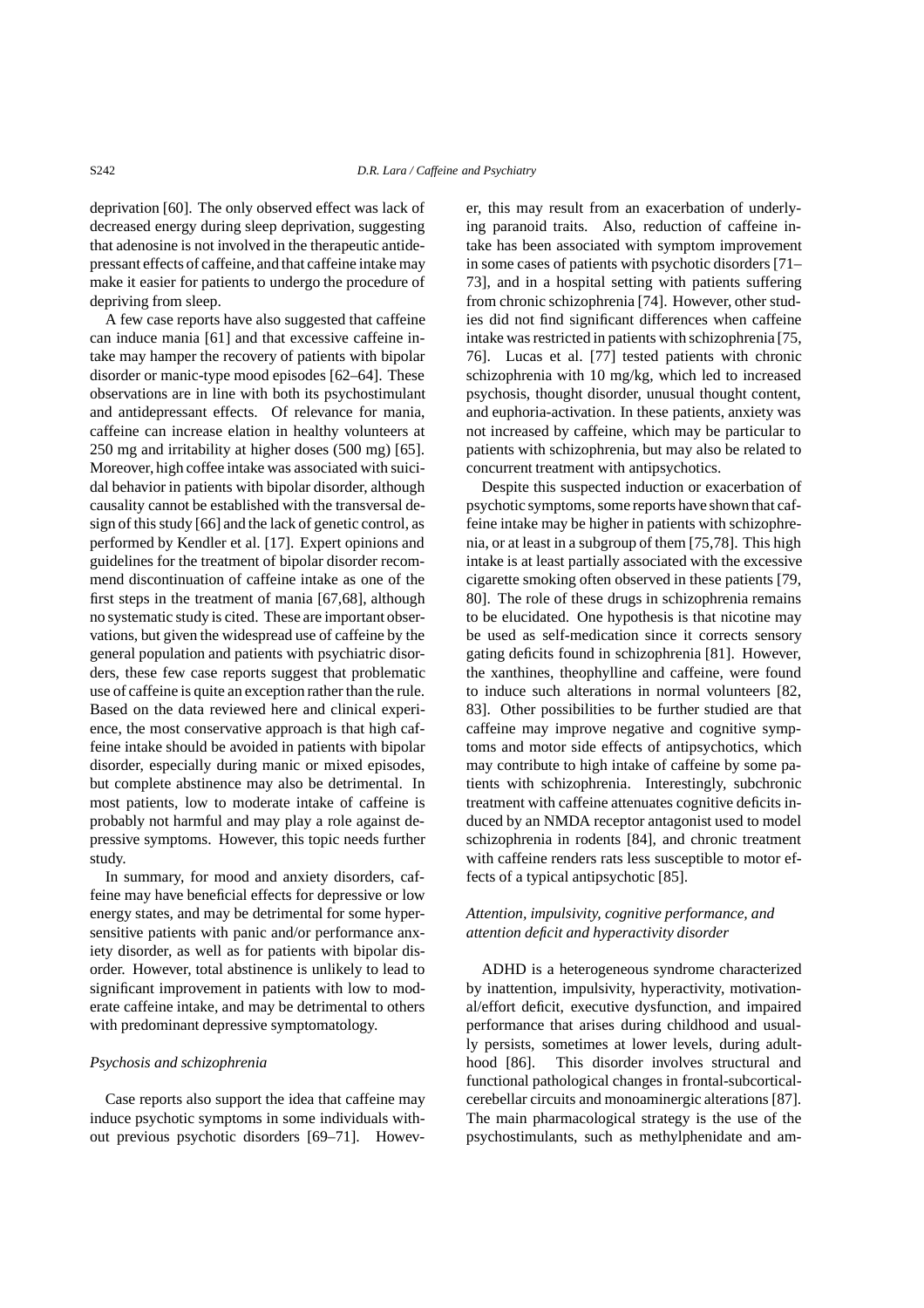phetamine derivatives [86]. Thus, in contrast to potentially problematic use of caffeine in subjects with psychotic, bipolar, and anxiety disorders, caffeine may have a therapeutic role in ADHD. Since the symptoms of ADHD are normally distributed in the population [88], this section discusses the effects of caffeine on these cognitive and behavioral functions in both normal volunteers and patients with ADHD.

Caffeine is often used as a strategy to increase the ability to sustain attention, particularly in situations of low arousal or fatigue. The effects of caffeine on attention and performance have been studied using several paradigms and protocols.

Caffeine has been repeatedly shown to attenuate performance impairments due to decreases in arousal induced by sleep loss, fatigue, working at night, or by sedative drugs [89–93]. Furthermore, caffeine can remove the impaired performance and negative mood associated with the common cold [94] and attenuate memory impairment induced by scopolamine in humans [95]. In general, effects of small doses of caffeine are detected in low alertness paradigms, whereas more global and positive effects can be observed with doses of 200–300 mg (1,53,96). Consistent positive effects of caffeine have been shown in reaction times and vigilance performance [34,51,97]. Haskell et al. [33] showed that caffeine enhanced self-reported alertness and performance in attention and working memory tasks in both nonconsumers and consumers after overnight abstinence. Additionally, Christopher et al. [23] reported that caffeine increased self-rated alertness and decreased reaction times on visual, cognitive, and verbal reasoning tasks in regular caffeine users who were not in withdrawal. Also light, non-dependent caffeine users increase vigilance parameters with 150 mg of caffeine [24]. Addicot and Laurienti [98] showed that caffeine had a greater effect on mood and choice reaction time in the abstained state than in the normal caffeinated state, but caffeine improved selective attention and memory in both states. Smith [54] found that caffeinated gum containing 40 mg led to better performance, particularly in tasks requiring sustained attention. These studies suggest that despite the development of tolerance and withdrawal reactions to some extent, caffeine can produce these effects in regular users without abstinence and in non-regular users.

Caffeine can also influence stimulus processing. Streufert et al. [99] have shown that caffeine increases the speed of processing new stimuli, which was later confirmed [53]. Lorist and Snel [100] have also shown better target detection and response preparation by caffeine, whereas Ruijter et al. [101] have demonstrated that the quantity of information processed is greater after caffeine. Recently, caffeine was shown to improve alerting and executive control function in a dose-response manner, peaking at 200 mg [102]. More rapid encoding of new information was also found with 40 mg caffeinated gum in volunteers with mean daily consumption of 138 mg [54]. However, caffeine failed to reduce resistance to distraction [103].

Three important cross-sectional populational studies evaluated the association between cognitive functioning and caffeine intake in real-life situations [56,104, 105]. Jarvis [104] found a dose-response trend to improved performance in simple reaction time, choice reaction time, incidental verbal memory, and visuospatial reasoning with higher levels of coffee consumption (P *<* 0.001 in each task). Best performance was associated with about 400 mg caffeine per day. For tea consumption the associations were similar but weaker. Interestingly, these results were more apparent in older that in younger people. Smith [105] studied full time workers who had a median daily caffeine intake between 120 and 159 mg. Caffeine consumption was significantly associated with fewer cognitive failures (e.g., forgetting where things are, failures of concentration or doing the wrong thing). Those who had higher caffeine consumption (*>* than the median) had about half the risk of self-reporting frequent/very frequent cognitive failures and accidents at work compared to those with low caffeine intake. A similar study was conducted in a nonworking sample and again all caffeine groups showed around 50% less risk of cognitive failures compared to those who abstain from caffeine (lowest quartile of caffeine intake) [105]. Also, the findings extended to much lower risk of depression, as mentioned above. These beneficial effects of caffeine did not seem to be associated with negative health consequences and may be related or add to the putative neuroprotective action of caffeine [106] (and companion articles of this issue). Thus, caffeine consumption is associated with better cognitive functioning and reduced risk of depression, and these effects do not seem to undergo significant tolerance. However, since these are cross-sectional studies, two main interpretations are possible: i) caffeine produces benefits in cognitive functioning and mood, or ii) those who naturally take more caffeine have better functioning, i.e., higher caffeine intake is a behavioral marker of personality traits associated with better cognitive performance or healthier mood.

Regarding personality traits, high consumers of caffeine are more sensation-seekers and impulsive accord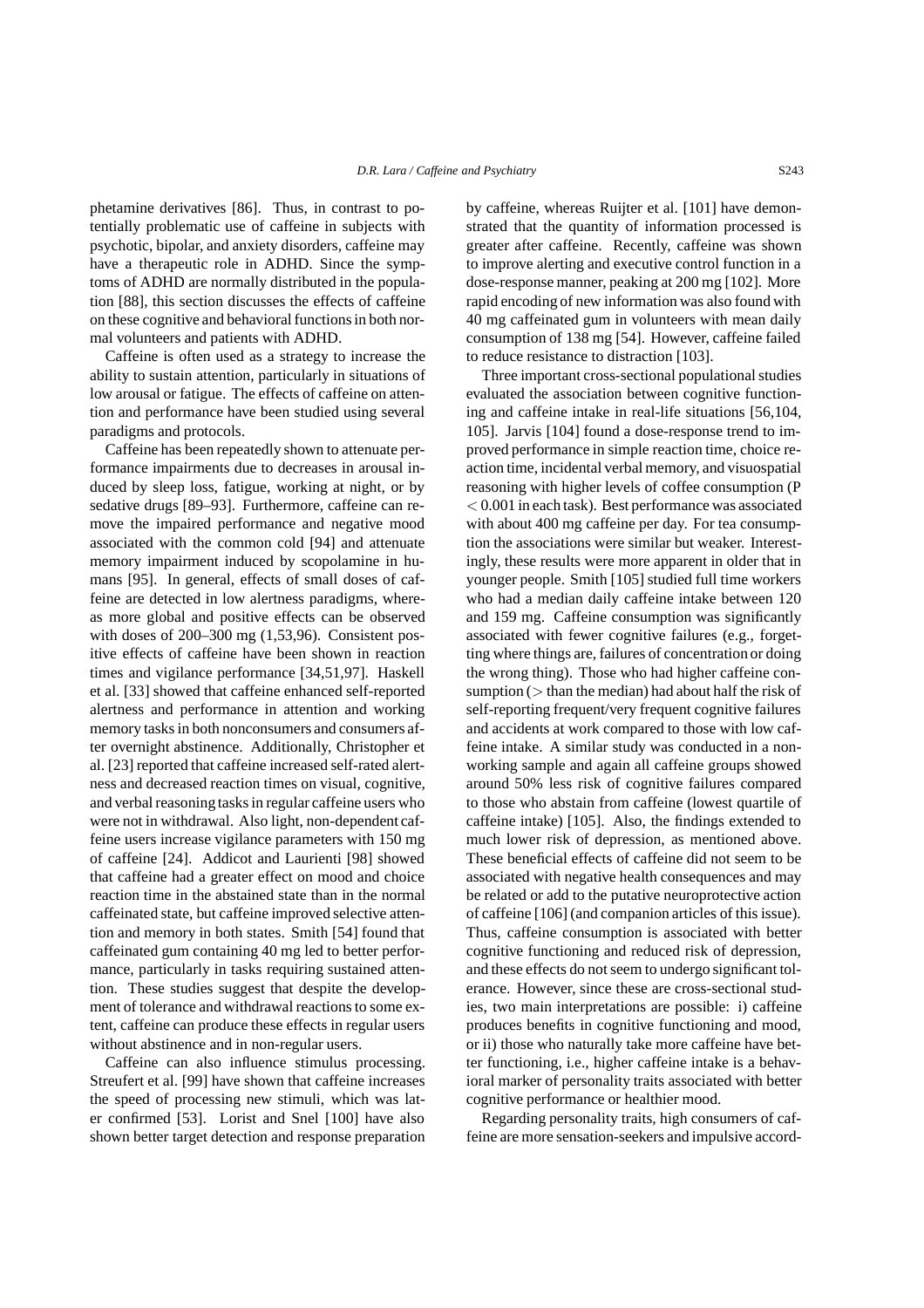ing to two studies [30,107], whereas impulsive individuals, particularly men, were found to have higher caffeine intake [108]. Two other studies failed to find correlations of caffeine intake with personality measures [109,110]. Importantly, these results go against the interpretation that caffeine is a behavioral marker of traits associated with better performance or more elevated mood, since impulsivity would increase the chance of making cognitive mistakes, and it is not particularly associated with better mood. Also, harm avoidance and self-directedness, which are associated with mood, performance and adjustment (i.e., high harm avoidance and low self-directedness are consistently found in subjects with mood disorders [111, 112]), were not different among low, moderate, and high caffeine consumers [30]. Thus, the interpretation that caffeine produces better functioning is the most likely based on current data. Another possibility is that higher caffeine intake may be a self-medication strategy in some impulsive individuals. Indeed, caffeine facilitates the performance of impulsive individuals and impairs the performance of non-impulsive individuals taking complex cognitive tests in the morning, but not in the evening [113,114].

Few studies with a small number of patients and using far from ideal protocols have tested the efficacy of caffeine in children with minimal brain dysfunction, a diagnosis that nowadays corresponds to AD-HD [115–120]. In comparison to methylphenidate and *d*-amphetamine, caffeine was in general less effective. However, some ADHD patients responded well or particularly well to caffeine [119,120], and addition of caffeine to methylphenidate was also beneficial [117]. Unfortunately, clinical trials with larger and broader samples (e.g. adults), wide dosage range, or flexible dose protocols are yet to be conducted. Interestingly, caffeine improves cognitive performance in an animal model of ADHD [121] and promotes effortrelated behavior in animals treated with dopamine antagonists [122]. Therefore, based on observational and experimental studies, caffeine is a candidate treatment for ADHD. If proven effective, caffeine has the advantage of being easily available without the level of abuse potential of methylphenidate and amphetamine derivatives.

# **MECHANISMS OF ACTION OF CAFFEINE WITH REFERENCE TO PSYCHIATRIC DISORDERS**

The primary action of caffeine is to block adenosine A1 and A2A receptors. However, as adenosine is a neuromodulator and affects several other neurotransmitters, some indirect actions of caffeine are of particular relevance to understand its effects on subjects with the psychiatric disorders discussed in this paper.

One pivotal interaction of caffeine is with the dopaminergic system (reviewed in [5,123]). There are multiple and functionally different antagonistic interactions between adenosine A2A and dopamine D2 receptors, both post- and presynaptically, in such a manner that activation of A2A receptors reduces D2 receptor recognition, coupling, and signaling. This interaction results in reduced reward functions mediated via the indirect pathway, and lower glutamate drive to the prefrontal and motor areas of the cerebral cortex. There are also relevant antagonistic A1–D1 receptor interactions at the receptor and second messenger levels in the basal ganglia and prefrontal cortex.

Reduced activity of dopaminergic system is thought to play a central role in depression [124] and AD-HD [86,87]. In contrast, higher dopamine activity leads to increased salience perception, which probably contributes to bipolar mania [125] and may be the final common pathway for psychosis [126]. Accordingly, antidepressants and psychostimulants such as methylphenidate increase dopaminergic activity [86,?], whereas D2 receptor antagonists exert antimanic and antipsychotic effects [126]. Thus, increased dopaminergic activity induced by caffeine can have positive effects on mood, cognition, effort-related behavior, and executive functions, but this effect may, on the other hand, promote mania (or mood instability) and psychosis.

Other putatively important effects of caffeine for mood and attention are the increase in noradrenaline, acetylcholine, and serotonin turnover, and noradrenergic and cholinergic firing (reviewed in [4]), but such interactions need further studies.

#### **CONCLUDING REMARKS**

Caffeine acts on two receptors with contrasting actions, which exert neuromodulating and homeostatic effects. Thus, there may be optimal levels of adenosinergic activity that can be influenced or manipulated by the A1 and A2A receptor antagonism of caffeine, depending on the context. The similarity of symptoms present with high dose caffeine and caffeine withdrawal reinforce this notion of an optimum activity level, which may be reached by adaptation of the adenosinergic system in different situations. Clinically, a sim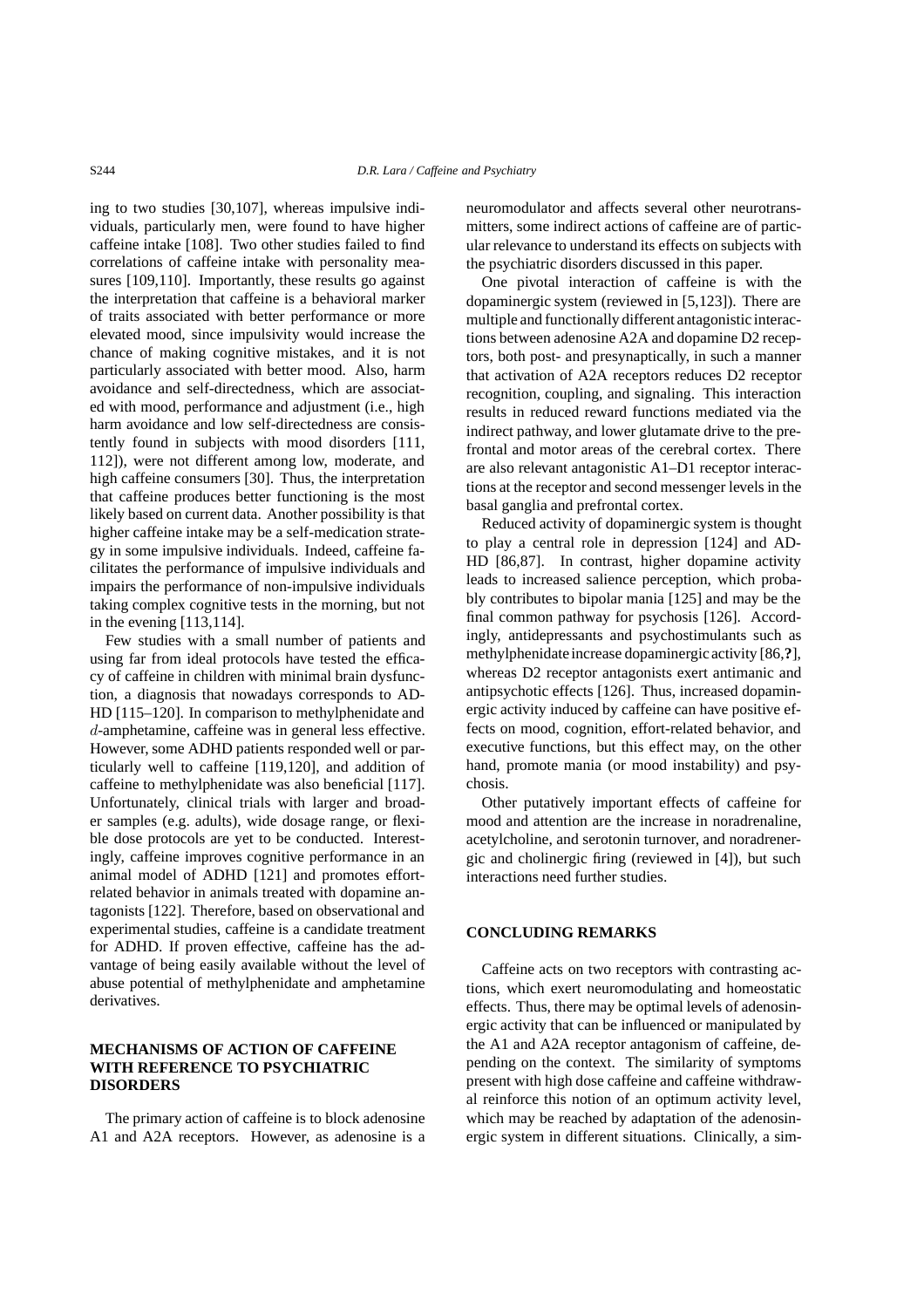ilar phenomena under "opposite" circumstances occurs comparing two psychiatric conditions: i) mixed mood episodes (mood instability, dysphoria, poor concentration, distractibility, insomnia, irritability, agitation), which is compatible with excessive monoaminergic tone since improvement is achieved with atypical antipsychotics by D2 receptor blockade, and ii) AD-HD (hyperactivity, distractibility, agitation, inattention, dysphoria, impulsivity, sleep problems), which may reflect deficient monoaminergic tone since psychostimulants are effective to treat this condition.

Since caffeine is so easily available, most individuals tend to naturally select doses that do not produce unfavorable subjective and somatic effects, or performance impairment. In other words, individuals have intrinsic thresholds that may limit or prevent the repeated intake of more than optimal doses of caffeine, which may limit the emergence of anxiety, paranoid symptoms, or mood instability. On the other hand, the reinforcing effects of caffeine and emergence of withdrawal symptoms induce repeated intake.

Besides the possible induction of mild drug dependence, caffeine may bring some kind of benefit that contributes to its widespread use. These benefits seem to be related to adaptation of mental energy to the context by increasing alertness, attention, and cognitive function (more evident in longer or more difficult tasks or situations of low arousal), and by elevating mood. Thus, caffeine can be regarded as a pharmacological tool to increase effortful behavior in daily activities. More populational (cross-sectional and prospective) and experimental studies are necessary to establish the role of caffeine intake in psychiatric disorders, especially its putative efficacy on depressive mood and cognitive/attentional disorders.

### **DISCLOSURE STATEMENT**

The author's disclosures available online (http:// www.j-alz.com/disclosures/view.php?id=218).

#### **REFERENCES**

- [1] Smith AP (2002) Effects of caffeine on human behaviour. *Food Chem Toxicol* **40**, 1243–1255.
- [2] Smit HJ, Gaffan EA, Rogers PJ (2004) Methylxanthines are the psycho-pharmacologically active constituents of chocolate. *Psychopharmacology* (*Berl*) **176**, 412-419.
- [3] Barone JJ, Roberts HR (1996) Caffeine consumption. *Food Chem Toxicol* **34**, 119-29.
- [4] Fredholm BB, Bättig K, Holmén J, Nehlig A, Zvartau EE (1999) Actions of caffeine in the brain with special reference to factors that contribute to its widespread use. *Pharmacol Rev* **51**, 83-133.
- [5] Ferré S (2008) An update on the mechanisms of the psychostimulant effects of caffeine *J Neurochem* **105**, 1067-1079.
- [6] Cunha RA, Ferré S, Vaugeois JM, Chen JF (2008) Potential therapeutic interest of adenosine A2A receptors in psychiatric disorders. *Curr Pharm Des* **14**, 1512-1524.
- [7] Lara DR, Dall'Igna OP, Ghisolfi ES, Brunstein MG (2006) Involvement of adenosine in the neurobiology of schizophrenia and its therapeutic implications. *Prog Neuropsychopharmacol Biol Psychiatry* **30**, 617-629.
- [8] Lara DR, Pinto O, Akiskal K, Akiskal HS (2006) Toward an integrative model of the spectrum of mood, behavioral and personality disorders based on fear and anger traits: I. Clinical implications. *J Affect Disord* **94**, 67-87.
- [9] Nehlig A, Daval JL, Debry G (1992) Caffeine and the central nervous system: mechanisms of action, biochemical, metabolic and psychostimulant effects. *Brain Res Brain Res Rev* **17**, 139-70.
- [10] Greden JF (1974). Anxiety or caffeinism: a diagnostic dilemma. *Am J Psychiatry* **131**, 1089-1092.
- [11] Gilliland K, Andress D (1981) Ad lib caffeine consumption, symptoms of caffeinism, and academic performance. *Am J Psychiatry* **138**, 512-514.
- [12] Dews PB, O'Brien CP, Bergman J (2002) Caffeine: behavioral effects of withdrawal and related issues. *Food Chem Toxicol* **40**, 1257-1261.
- [13] Juliano LM, Griffiths RR (2004) A critical review of caffeine withdrawal: empirical validation of symptoms and signs, incidence, severity, and associated features. *Psychopharmacology* (*Berl*) **176**, 1-29.
- [14] Strain EC, Mumford GK, Silverman K, Griffiths RR (1994) Caffeine dependence syndrome. Evidence from case histories and experimental evaluations. *JAMA* **272**, 1043-1048.
- [15] Sigmon SC, Herning RI, Better W, Cadet JL, Griffiths RR (2009) Caffeine withdrawal, acute effects, tolerance, and absence of net beneficial effects of chronic administration: cerebral blood flow velocity, quantitative EEG, and subjective effects. *Psychopharmacology* (*Berl*) **204**, 573-585.
- [16] Klatsky AL, Armstrong MA, Friedman GD (1993) Coffee, tea, and mortality. *Ann Epidemiol* **3**, 375-381.
- [17] Kendler KS, Myers J, O Gardner C (2006) Caffeine intake, toxicity and dependence and lifetime risk for psychiatric and substance use disorders: an epidemiologic and co-twin control analysis. *Psychol Med* **36**, 1717-1725.
- [18] James JE, Keane MA (2007) Caffeine, sleep and wakefulness: implications of new understanding about withdrawal reversal. *Hum Psychopharmacol* **22**, 549-558.
- [19] Yeomans MR, Ripley T, Davies LH, Rusted JM, Rogers PJ (2002) Effects of caffeine on performance and mood depend on the level of caffeine abstinence. *Psychopharmacology* (*Berl*) **164**, 241-249.
- [20] James JE, Rogers PJ (2005) Effects of caffeine on performance and mood: withdrawal reversal is the most plausible explanation. *Psychopharmacology* (*Berl*) **182**, 1-8.
- [21] Hewlett P, Smith A (2006) Acute effects of caffeine in volunteers with different patterns of regular consumption. *Hum Psychopharmacol* **21**, 167-180.
- [22] Hewlett P, Smith A (2007) Effects of repeated doses of caffeine on performance and alertness: new data and secondary analyses. *Hum Psychopharmacol* **22**, 339-350.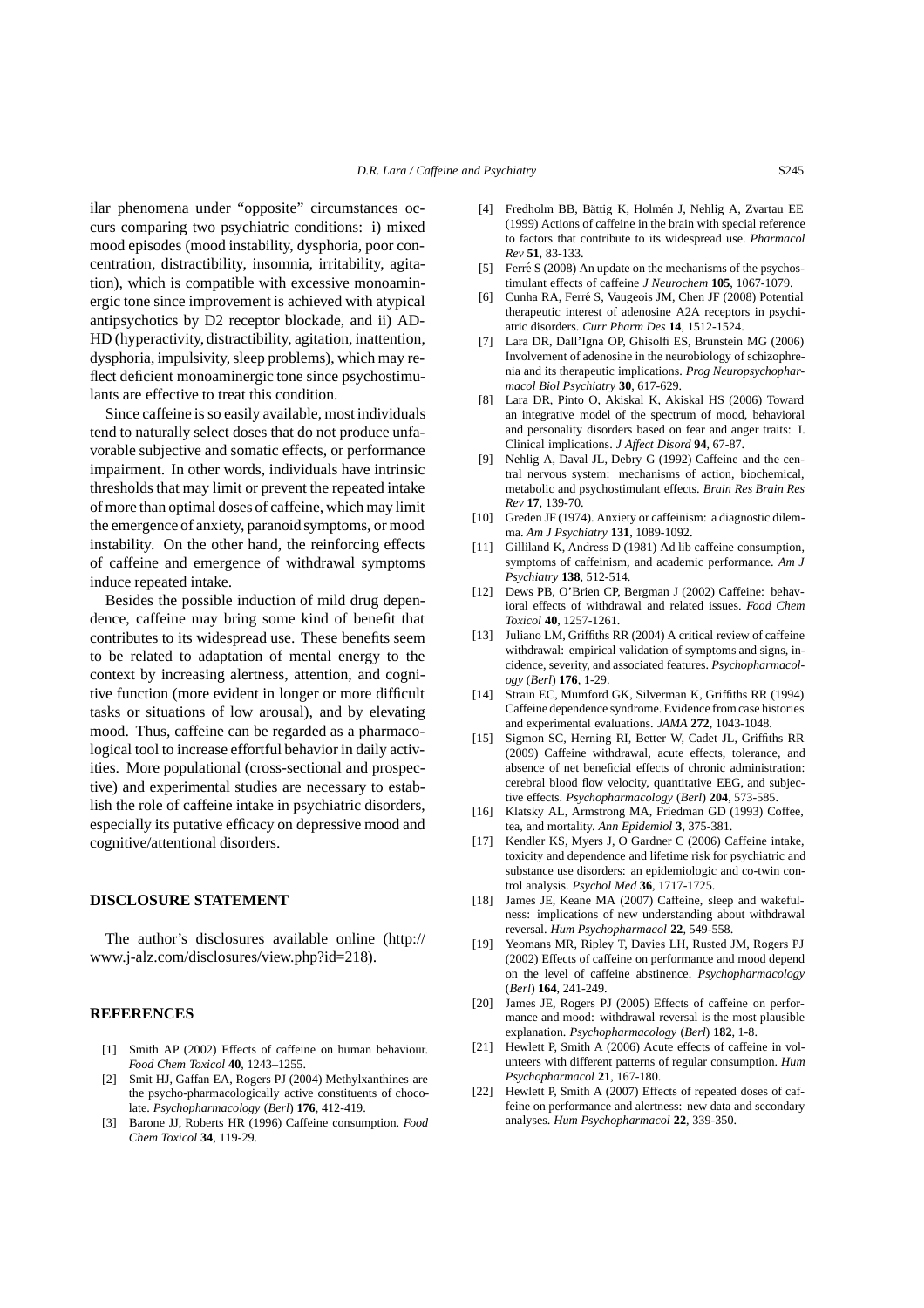- S246 *D.R. Lara / Caffeine and Psychiatry*
- [23] Christopher G, Sutherland D, Smith A (2005) Effects of caffeine in non-withdrawn volunteers. *Hum Psychopharmacol* **20**, 47-53.
- [24] Childs E, de Wit H (2006) Subjective, behavioral, and physiological effects of acute caffeine in light, nondependent caffeine users. *Psychopharmacology* (*Berl*) **185**, 514-523.
- [25] Brice C, Smith A (2001) The effects of caffeine on simulated driving, subjective alertness and sustained attention. *Hum Psychopharmacol* **16**, 523-531.
- [26] Brice C, Smith A (2001) Caffeine levels in saliva: associations with psychosocial factors and behavioural effects. *Hum Psychopharmacol* **16**, 507-521.
- [27] Green PJ, Suls J (1996) The effects of caffeine on ambulatory blood pressure, heart rate, and mood in coffee drinkers. *J Behav Med* **19**, 111-128.
- [28] Lader M, Bruce M (1986) States of anxiety and their induction by drugs. *Br J Clin Pharmacol* **22**, 251-261.
- [29] Hire JN (1978) Anxiety and caffeine*. Psychol Rep* **42**, 833- 834.
- [30] Gurpegui M, Jurado D, Luna JD, Fernández-Molina C, Moreno-Abril O, Gálvez R (2007) Personality traits associated with caffeine intake and smoking. *Prog Neuropsychopharmacol Biol Psychiatry* **31**, 997-1005.
- [31] Stern KN, Chait LD, Johanson CE (1989) Reinforcing and subjective effects of caffeine in normal human volunteers. *Psychopharmacology* (*Berl*) **98**, 81-88.
- [32] Rogers PJ, Martin J, Smith C, Heatherley SV, Smit HJ (2003) Absence of reinforcing, mood and psychomotor performance effects of caffeine in habitual non-consumers of caffeine. *Psychopharmacology* (*Berl*) **167**, 54-62.
- [33] Haskell CF, Kennedy DO, Wesnes KA, Scholey AB (2005) Cognitive and mood improvements of caffeine in habitual consumers and habitual non-consumers of caffeine. *Psychopharmacology* (*Berl*) **179**, 813-825.
- [34] Silverman K, Griffiths RR (1992) Low-dose caffeine discrimination and self-reported mood effects in normal volunteers. *J Exp Anal Behav* **57**, 91-107.
- [35] Boulenger JP, Uhde TW, Wolff EA III, Post RM (1984) Increased sensitivity to caffeine in patients with panic disorders Preliminary evidence. *Arch Gen Psychiatry* **41**, 1067-1071.
- [36] Charney DS, Heninger GR, Jatlow PI (1985) Increased anxiogenic effects of caffeine in panic disorders. *Arch Gen Psychiatry* **42**, 233-243.
- [37] Bruce M, Scott N, Shine P, Lader M (1992) Anxiogenic effects of caffeine in patients with anxiety disorders. *Arch Gen Psychiatry* **49**, 867-869.
- [38] Lee MA, Flegel P, Greden JF, Cameron OG (1988) Anxiogenic effects of caffeine on panic and depressed patients. *Am J Psychiatry* **145**, 632-635.
- [39] Nardi AE, Lopes FL, Freire RC, Veras AB, Nascimento I, Valença AM, de-Melo-Neto VL, Soares-Filho GL, King AL, Araujo DM, Mezzasalma MA, Rassi A, Zin WA (2009) Panic ´ disorder and social anxiety disorder subtypes in a caffeine challenge test. *Psychiatry Res* **169**, 149-153.
- [40] Nardi AE, Valença AM, Nascimento I, Freire RC, Veras AB, de-Melo-Neto VL, Lopes FL, King AL, Soares-Filho GL, Mezzasalma MA, Rassi A, Zin WA (2008) A caffeine challenge test in panic disorder patients, their healthy firstdegree relatives and healthy controls. *Depress Anxiety* **25**, 847-853.
- [41] Masdrakis VG, Papakostas YG, Vaidakis N, Papageorgiou C, Pehlivanidis A (2008) Caffeine challenge in patients with panic disorder: baseline differences between those who panic and those who do not. *Depress Anxiety* **25**, E72-79.
- [42] Koran LM, Aboujaoude E, Gamel NN (2009) Double-blind study of dextroamphetamine versus caffeine augmentation for treatment-resistant obsessive-compulsive disorder. *J Clin Psychiatry* **70**, 1530-5153.
- [43] Alsene K, Deckert J, Sand P, de Wit H (2003) Association between A2a receptor gene polymorphisms and caffeineinduced anxiety. *Neuropsychopharmacology* **28**, 1694-1702.
- [44] Childs E, Hohoff C, Deckert J, Xu K, Badner J, de Wit H (2008) Association between ADORA2A and DRD2 polymorphisms and caffeine-induced anxiety. *Neuropsychopharmacology* **33**, 2791-2800.
- [45] Cornelis MC, El-Sohemy A, Campos H (2007) Genetic polymorphism of the adenosine A2A receptor is associated with habitual caffeine consumption. *Am J Clin Nutr* **86**, 240-244.
- [46] Hohoff C, Domschke K, Schwarte K, Spellmeyer G, Vögele C, Hetzel G, Deckert J, Gerlach AL (2009) Sympathetic activity relates to adenosine A(2A) receptor gene variation in blood-injury phobia. *J Neural Transm* **116**, 659-662.
- [47] Deckert J, Nöthen MM, Franke P, Delmo C, Fritze J, Knapp M, Maier W, Beckmann H, Propping P (1998) Systematic mutation screening and association study of the A1 and A2a adenosine receptor genes in panic disorder suggest a contribution of the A2a gene to the development of disease. *Mol Psychiatry* **3**, 81-85.
- [48] Hamilton SP, Slager SL, De Leon AB, Heiman GA, Klein DF, Hodge SE, Weissman MM, Fyer AJ, Knowles JA (2004) Evidence for genetic linkage between a polymorphism in the adenosine 2A receptor and panic disorder. *Neuropsychopharmacology* **29**, 558-565.
- [49] Yamada K, Hattori E, Shimizu M, Sugaya A, Shibuya H, Yoshikawa T (2001) Association studies of the cholecystokinin B receptor and A2a adenosine receptor genes in panic disorder. *J Neural Transm* **108**, 837-48.
- [50] Lam P, Hong CJ, Tsai SJ (2005) Association study of A2a adenosine receptor genetic polymorphism in panic disorder. *Neurosci Lett* **378**, 98-101.
- [51] Lieberman HR, Tharion WJ, Shukitt-Hale B, Speckman KL, Tulley R (2002) Effects of caffeine, sleep loss, and stress on cognitive performance and mood during U.S. Navy SEAL training. Sea-Air-Land. *Psychopharmacology* (*Berl*) **164**, 250-261.
- [52] Lieberman HR, Wurtman RJ, Emde GG, Roberts C, Covielle ILG (1987) The effects of low doses of caffeine on human performance and mood. *Psychopharmacology* (*Berl*) **92**, 308-312.
- [53] Smith AP, Sturgess W, Gallagher J (1999) Effects of a low dose of caffeine given in different drinks on mood and performance. *Hum Psychopharmacol* **14**, 473-482.
- [54] Smith A. (2009) Effects of caffeine in chewing gum on mood and attention. *Hum Psychopharmacol* **24**, 239-247.
- [55] Silverman K, Evans SM, Strain EC, Griffiths RR (1992) Withdrawal syndrome after the double-blind cessation of caffeine consumption. *N Engl J Med* **327**, 1109-1114.
- [56] Smith AP (2009) Caffeine, cognitive failures and health in a non-working community sample. *Hum Psychopharmacol* **24**, 29-34.
- [57] Kawachi I, Willett WC, Colditz GA, Stampfer MJ, Speizer FE (1996) A prospective study of coffee drinking and suicide in women. *Arch Intern Med* **156**, 521-525.
- [58] Tanskanen A, Tuomilehto J, Viinamaki H, Vartiainen E, ¨ Lehtonen J, Puska P (2000) Heavy coffee drinking and the risk of suicide. *Eur J Epidemiol* **16**, 789-791.
- [59] Lara DR, Souza DO (2000) Adenosine and antidepressant effects of sleep deprivation. *Am J Psychiatry* **157**, 1707-1708.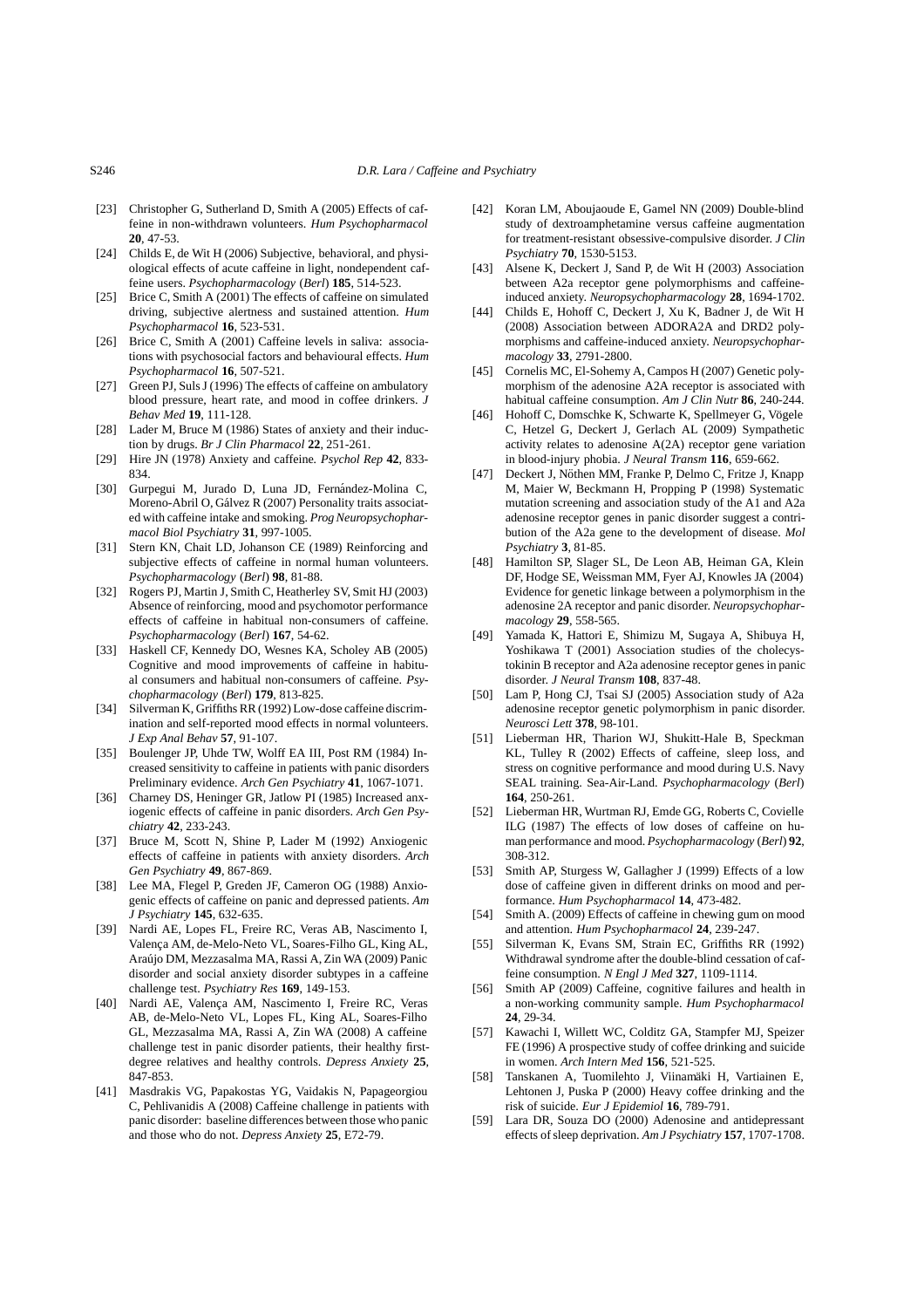- [60] Schwartzhaupt AW, Lara DR, Hirakata VN, Schuch A, Almeida E, Silveira L, Caldieraro MA, Fleck MP (2009) Does caffeine change the effect of sleep deprivation on moderate to severe depressed patients? *J Affect Disord* **112**, 279- 283.
- [61] Ogawa N, Ueki H (2003) Secondary mania caused by caffeine. *Gen Hosp Psychiatry* **25**, 138-139.
- [62] Tondo L, Rudas N (1991) The course of a seasonal bipolar disorder influenced by caffeine. *J Affect Disord* **22**, 249-251.
- [63] Dratcu L, Grandison A, McKay G, Bamidele A, Vasudevan V (2007) Clozapine-resistant psychosis, smoking, and caffeine: managing the neglected effects of substances that our patients consume every day. *Am J Ther* **14**, 314-318.
- [64] Caykoylu A, Ekinci O, Kuloglu M (2008) Improvement from treatment-resistant schizoaffective disorder, manic type after stopping heavy caffeine intake: a case report. *Prog Neuropsychopharmacol Biol Psychiatry* **32**, 1349-1350.
- [65] Kaplan GB, Greenblatt DJ, Ehrenberg BL, Goddard JE, Cotreau MM, Harmatz JS, Shader RI (1997) Dose-dependent pharmacokinetics and psychomotor effects of caffeine in humans. *J Clin Pharmacol* **37**, 693-703.
- [66] Baethge C, Tondo L, Lepri B, Baldessarini RJ (2009) Coffee and cigarette use: association with suicidal acts in 352 Sardinian bipolar disorder patients. *Bipolar Disord* **11**, 494-503.
- [67] Kilzieh N, Akiskal HS (1999) Rapid-cycling bipolar disorder. An overview of research and clinical experience. *Psychiatr Clin North Am* **22**, 585-607.
- [68] Yatham LN, Kennedy SH, O'Donovan C, Parikh S, Mac-Queen G, McIntyre R, Sharma V, Silverstone P, Alda M, Baruch P, Beaulieu S, Daigneault A, Milev R, Young LT, Ravindran A, Schaffer A, Connolly M, Gorman CP; Canadian Network for Mood and Anxiety Treatments (2005) Canadian Network for Mood and Anxiety Treatments (CANMAT) guidelines for the management of patients with bipolar disorder: consensus and controversies. *Bipolar Disord* **7**, 5-69.
- [69] MacManamy MC, Schube, PG (1936) Caffeine intoxication: Report of a case the symptoms of which amounted to a psychosis. *N Engl J Med* **215**, 616-620.
- [70] Shaul PW, Farrell MK, Maloney MJ (1984) Caffeine toxicity as a cause of acute psychosis in anorexia nervosa. *J Pediatr* **105**, 493-495.
- [71] Hedges DW, Woon FL, Hoopes SP (2009) Caffeine-induced psychosis. *CNS Spectr* **14**, 127-129.
- [72] Mikkelsen EJ (1978) Caffeine and schizophrenia. *J Clin Psychiatry* **39**, 732-736.
- [73] Zaslove MO, Russell RL, Ross E (1991) Effect of caffeine intake on psychotic in-patients. *Br J Psychiatry* **159**, 565- 567.
- [74] de Freitas B, Schwartz G (1979) Effects of caffeine in chronic psychiatric patients. *Am J Psychiatry* **136**, 1337-1338.
- [75] Koczapski A, Paredes J, Kogan C, Ledwidge B, Higenbottam J (1989) Effects of caffeine on behavior of schizophrenic inpatients. *Schizophr Bull* **15**, 339-344.
- [76] Mayo KM, Falkowski W, Jones CA (1993) Caffeine: use and effects in long-stay psychiatric patients. *Br J Psychiatry* **162**, 543-545.
- [77] Lucas PB, Pickar D, Kelsoe J, Rapaport M, Pato C, Hommer D (1990) Effects of the acute administration of caffeine in patients with schizophrenia. *Biol Psychiatry* **28**, 35-40.
- [78] Rihs M, Muller C, Baumann P (1996) Caffeine consumption in hospitalized psychiatric patients. *Eur Arch Psychiatry Clin Neurosci* **246**, 83-92.
- [79] Strassnig M, Brar JS, Ganguli R (2006) Increased caffeine and nicotine consumption in community-dwelling patients with schizophrenia. *Schizophr Res* **86**, 269-275.
- [80] Adolfo AB, AhnAllen CG, Tidey JW (2009) Effects of smoking cues on caffeine urges in heavy smokers and caffeine consumers with and without schizophrenia. *Schizophr Res* **107**, 192-197.
- [81] Leonard S, Mexal S, Freedman R (2007) Smoking, Genetics and Schizophrenia: Evidence for Self Medication. *J Dual Diagn* **3**, 43-59.
- [82] Ghisolfi ES, Margis R, Becker J, Zanardo AP, Strimitzer IM, Lara DR (2004) Impaired P50 sensory gating in posttraumatic stress disorder secondary to urban violence. *Int J Psychophysiol* **51**, 209-214.
- [83] Ghisolfi ES, Schuch A, Strimitzer IM Jr, Luersen G, Martins FF, Ramos FL, Becker J, Lara DR (2006) Caffeine modulates P50 auditory sensory gating in healthy subjects. *Eur Neuropsychopharmacol* **16**, 204-210.
- [84] de Oliveira RV, Dall'Igna OP, Tort AB, Schuh JF, Neto PF, Santos Gomes MW, Souza DO, Lara DR (2005) Effect of subchronic caffeine treatment on MK-801-induced changes in locomotion, cognition and ataxia in mice. *Behav Pharmacol* **16**, 79-84.
- [85] Góngora-Alfaro JL, Moo-Puc RE, Villanueva-Toledo JR, Alvarez-Cervera FJ, Bata-García JL, Heredia-López FJ, Pineda JC. (2009) Long-lasting resistance to haloperidolinduced catalepsy in male rats chronically treated with caffeine. *Neurosci Lett* **463**, 210-214.
- [86] Biederman J, Faraone SV (2005) Attention-deficit hyperactivity disorder. *Lancet* **366**, 237-248.
- [87] Volkow ND, Wang GJ, Kollins SH, Wigal TL, Newcorn JH, Telang F, Fowler JS, Zhu W, Logan J, Ma Y, Pradhan K, Wong C, Swanson JM (2009) Evaluating dopamine reward pathway in ADHD: clinical implications. *JAMA* **302**, 1084-1091.
- [88] Nigg JT, John OP, Blaskey LG, Huang-Pollock CL, Willcutt EG, Hinshaw SP, Pennington B (2002) Big five dimensions and ADHD symptoms: links between personality traits and clinical symptoms. *J Pers Soc Psychol* **83**, 451-69.
- [89] Rogers PJ, Heatherley SV, Hayward RC, Seers HE, Hill J, Kane M (2005) Effects of caffeine and caffeine withdrawal on mood and cognitive performance degraded by sleep restriction. *Psychopharmacology* (*Berl*) **179**, 742-752.
- [90] Johnson LC, Freeman CR, Spinweber CL, Gomez SA (1991) Subjective and objective measures of sleepiness: effect of benzodiazepine and caffeine on their relationship. *Psychophysiology* **28**, 65-71.
- [91] Johnson LC, Spinweber CL, Gomez SA (1990) Benzodiazepines and caffeine: effect on daytime sleepiness, performance, and mood. *Psychopharmacology* (*Berl*) **101**, 160- 167.
- [92] Zwyghuizen-Doorenbos A, Roehrs TA, Lipschutz L, Timms V, Roth T (1990) Effects of caffeine on alertness. *Psychopharmacology* (*Berl*) **100**, 36-39.
- [93] Smith A, Sutherland D, Christopher G (2005) Effects of repeated doses of caffeine on mood and performance of alert and fatigued volunteers. *J Psychopharmacol* **19**, 620-626.
- [94] Smith A, Thomas M, Perry K, Whitney H (1997) Caffeine and the common cold. *J Psychopharmacol* **11**, 319-324.
- [95] Smith A, Kendrick A, Maben A, Salmon J (1994) Effects of breakfast and caffeine on cognitive performance, mood and cardiovascular functioning. *Appetite* **22**, 39-55.
- [96] Smit HJ, Rogers PJ (2000) Effects of low doses of caffeine on cognitive performance, mood and thirst in low and higher